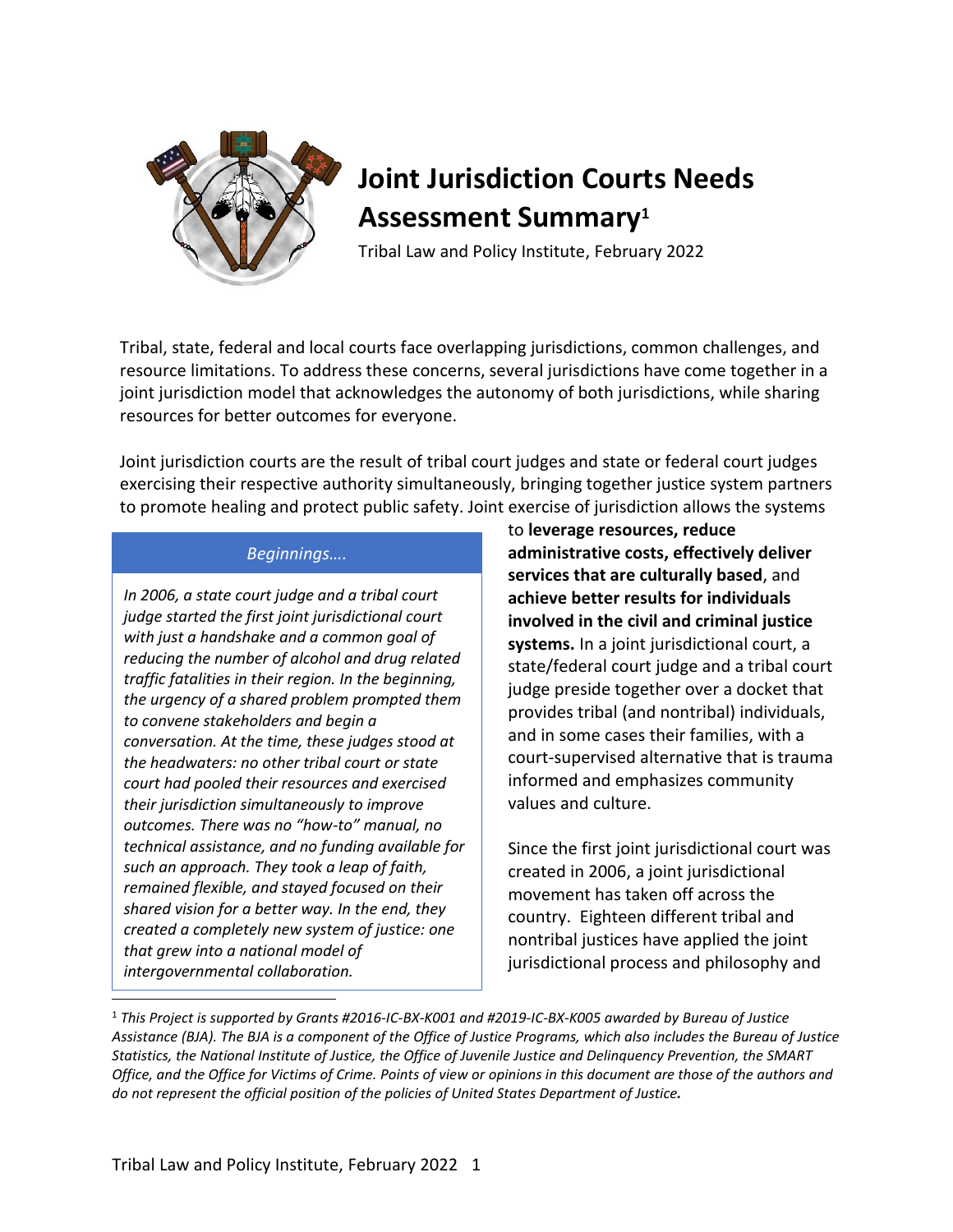operationalized justice systems that meet their own local needs. This has sparked a growing interest among other jurisdictions to learn how to embark on a similar journey as co-equals to better address their own community concerns.

#### **Needs Assessment Survey**

To better understand the needs of joint jurisdiction courts, in September 2019, the Tribal Law [and Policy Institute,](http://home.tlpi.org/) in collaboration with the [Bureau of Justice Assistance,](https://bja.ojp.gov/) disseminated a needs assessment survey to the joint jurisdiction courts known to be operational. The needs assessment survey responses showed that these courts share similar characteristics and face similar challenges. A full report was developed (see

www.WalkingOnCommonGround.org/Resources-Tools.cfm) that goes into detail about several shared characteristics, including:

- $\checkmark$  **Leadership** was crucial for development.
- ✓ Joint jurisdiction courts need **effective technical assistance**.
- ✓ They each have knowledge of **promising practices** from healing-to-wellness and problem-solving courts, which they blended.
- ✓ New ways of delivering justice are **grounded in each tribe's culture**.
- ✓ These courts addressed the r**oot causes** of the problems facing the court participants.
- ✓ They **broke down silos** and improved collaboration.
- ✓ All applied **sustainability and quality control** strategies.

It was clear that the joint jurisdictional approach **can be used across all case types, in a variety of geographical locations**, and results in better outcomes. The survey also revealed that courts face similar challenges in planning, staffing, geographic distance, and lack of funding for direct services and training.

#### **Overview of Lesson Learned**

The lessons learned from this needs assessment can by synthesized into three basic takeaways:

#### **1. "Place" Determines the Model: One Size Does Not Fit All**

Justice is not, and should never be, one size fits all; **flexibility and a focus on local needs** is the key to effectively addressing local problems and must be fostered and encouraged. All respondents **focused on root causes** of a shared problem they wished to address. Unacceptable rates of out-of-home placements, truancy, attempted suicides, fatalities related to drinking and driving, and incarceration may have led them to target specific case types; however, it is the design of the joint court that necessitates the justice partners to drill down to the underlying root causes.

The survey revealed that in some cases a true joint jurisdictional court where the tribal and nontribal judge preside over the case simultaneously and apply tribal and nontribal law did not meet local needs. However, the collaborative process nevertheless **broke down silos** within and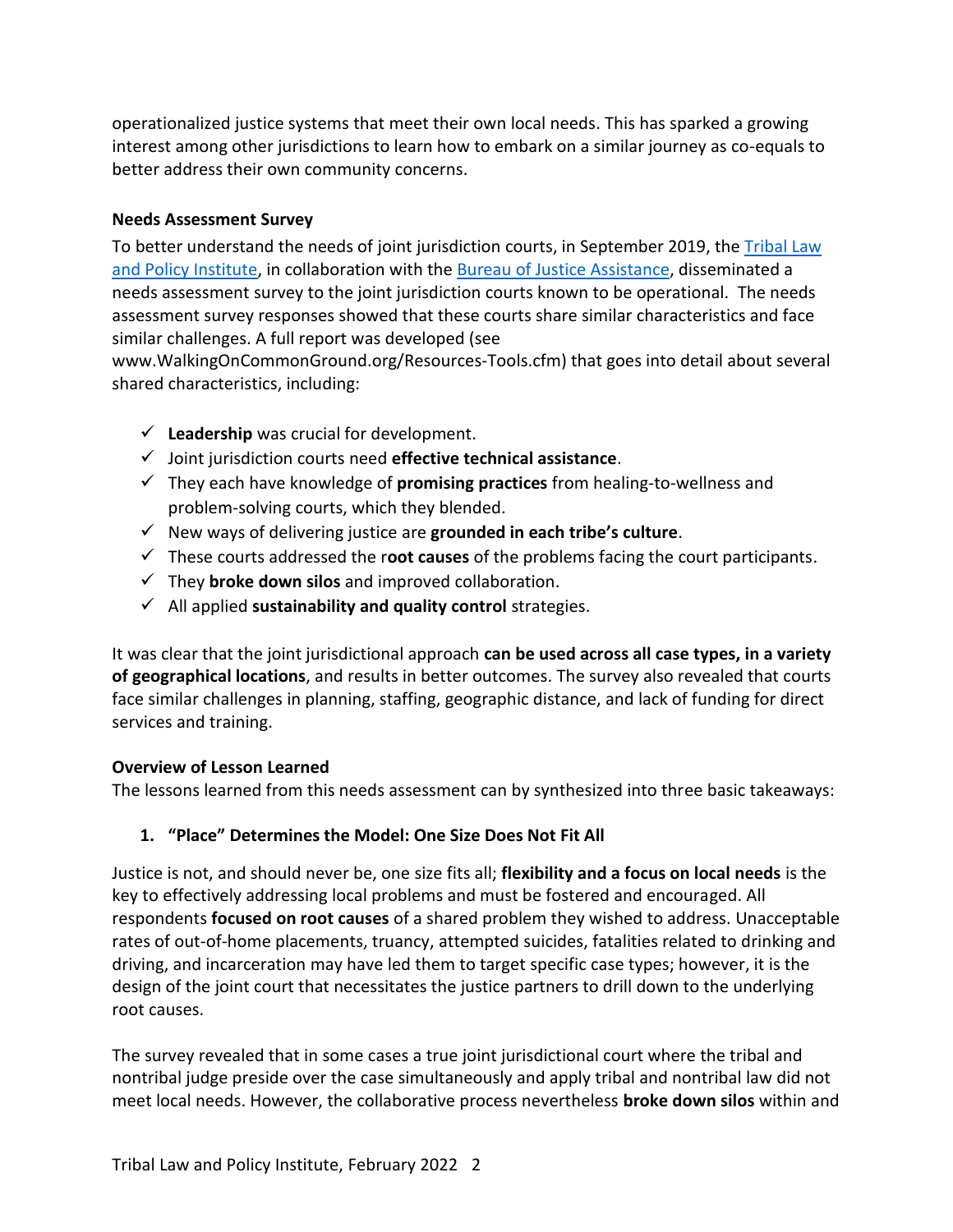between justice system partners and proved no less effective in achieving better outcomes. The key is that planning teams must have the tools and resources to develop a model that is unique to their locality and specific cultural traditions. For this reason, the report concludes that it is essential to **foster justice system collaboration** so that local stakeholders can decide for themselves what model of shared jurisdiction works best for their unique needs. When people and communities of different worldviews come together to address contemporary shared concerns, it will elicit and provoke feelings, ideas, challenges, and creative solutions. The key is to be attentive to the wisdom in all cultures, to create a dialogue balancing all voices.

While many of the existing courts use a "wellness court" model, the type of model depends entirely upon local needs and goals. Stakeholders understood that they could create a new and better justice system together if the joint jurisdictional court design **intentionally incorporated the specific tribal cultures** of their citizens. Several of these courts started with one case type and expanded to add other case types, because the court participants taught them that life problems do not neatly fit into separate case types. Many discovered how to leverage and maximize resources upstream, eliminating the need to file cases, and others have shared decision-making at different procedural points in a given case, showing us that this philosophy and approach reimagines justice on a spectrum.

### **2. The Joint Jurisdictional Approach is Effective**

Assessment results showed that the nine operational joint jurisdictional courts throughout the country garnered positive results from their collaborative efforts. The courts demonstrated improved outcomes, promising practices, and structural changes that addressed disparities and improved access to services necessary to effect lasting change in these communities. Some of the improved outcomes included:

- **lower recidivism rates**
- **lower school discipline and higher graduation rates**
- **increased family preservation rates**
- **reduced incarceration rates**
- **cost savings**

Working together in a joint jurisdictional court, respondents showed that they were able to meet significant needs, such as **housing, employment, education, prenatal care, mental health, alcohol and drug treatment, childcare**, and other needs related to social determinants of health by incorporating culturally based, locally designed interventions. These collaborations resulted in fundamental system changes that reimagine the face of justice. It is no accident that all the survey respondents identified the importance of collaboration to make this change possible. System improvements extended beyond the courts and into the communities, resulting in **improved government-to-government relationships** and trust that is crucial to making lasting change in people's lives. Now that these courts have operated for some time, we are seeing intergenerational changes.